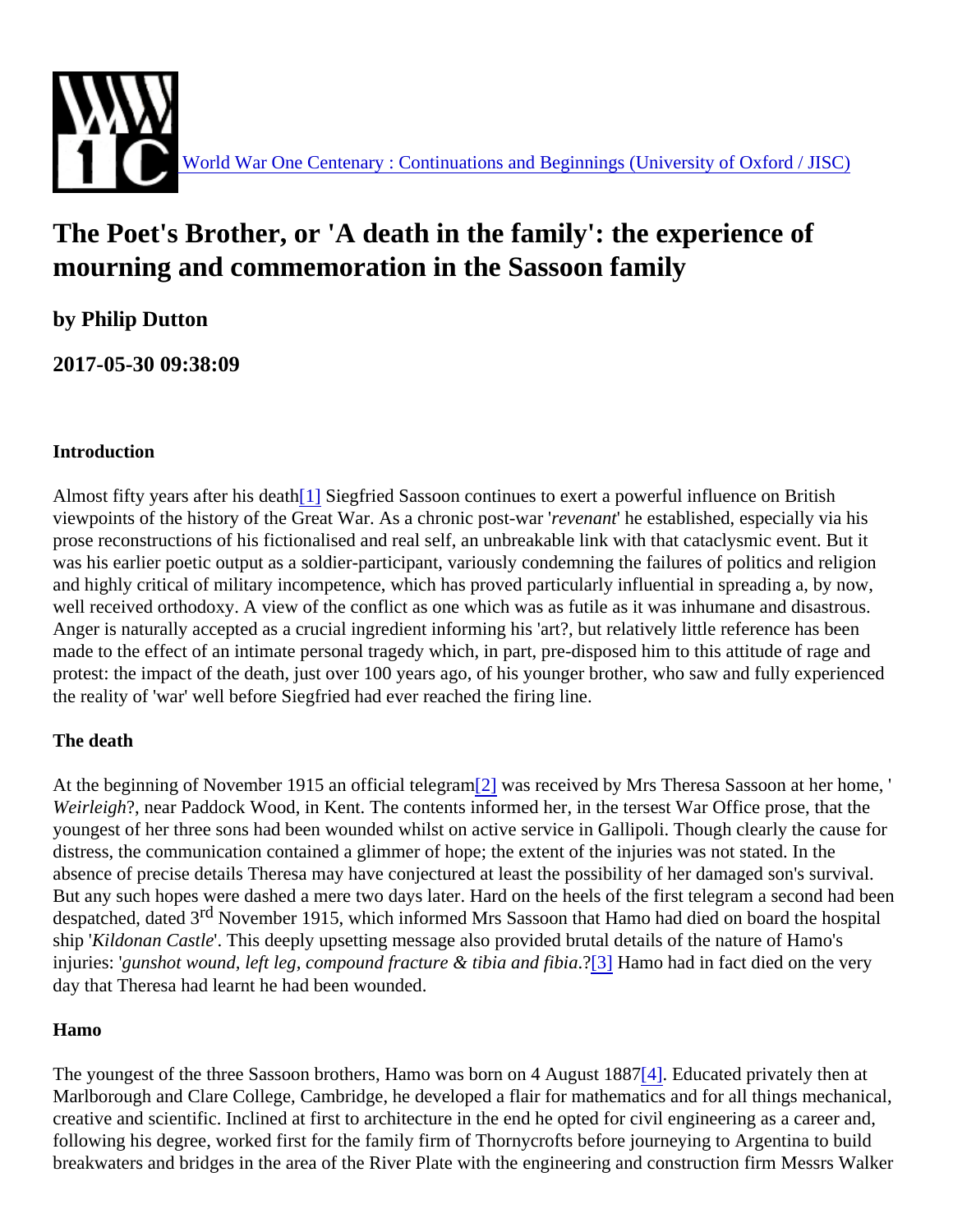<span id="page-1-0"></span>& Company. Following the outbreak of war in 1914, like hundreds of other British professionals working abroad, he abandoned his career and returned to England to enlist. He joined the Royal Engineers, and obtain his commission in June 1915. He left for Gallipoli with the<sup>st</sup> West Riding Field Company on 17 August and landed on the Peninsula in early October, when the campaign to force the Straits and durkey out of the war' was in a state of disastrous inertia following the failure of the Suvla offensives in August. His active service career was very short. On the night  $\frac{d}{dt}$  28 tober, during wiring operations in front of the British positions, Hamo was shot in the leg ' an incident that was recorded starkly in the unit's WaCD is anytries:  $2/Lt$ . H Sassoon wounded; 6 si $\frac{7}{6}$  Though gravely damaged, Hamo managed to crawl back into a frontline trench. After having his wound dressed he was moved back, first to the Field Ambulance (where his wound w deemed to be very serious) then to a Casualty Clearing Station. He was transferred to the ' Castleon <sup>St</sup> November, and died on board that vessel following the amputation of his leg; he was buried at sea that same evening.

#### First reactions

The shock of Hamo's death to Theresa Sassoon was intense and only added to her anxieties about Siegfried who was just about to leave England for service on the Western Front with the Royal Welch Fusiliers. Siegfried himself attempted to resolve his feelings about the loss of his brother via poetry but his subsequent effort, dat 18 December 1915, entitled rothers displayed, by all accounts, nothing more than a competence in formally restrained and entirely conven[tion](#page-4-0)al commemoration.

It was only following Sassoon's experience of active service life in France, in the early part of 1916, and the distressing arbitrary loss, in the normal weekly 'wastage' of trench warfare, of his close friend David Thomas (the Dick Tiltwood of 'Memoirs of a Fox Hunting Man<sup>7</sup>]), that he determined to allow his accumulated grief a physical outlet in vindictive violence (i.e. 'killing Germans?) and channel his writing towards the poetry of angry protest. The death of 'Tommy' (who died o<sup>th</sup> March 1916) was also a means of re-experiencing and acknowledging the death of Hamo, as a chance encounter, a week later, with a Royal Engineers officer (calle Sisson) who knew Hamo well and who shared fond reminiscences about him only compounded Siegfried's misery<sup>[8]</sup>

#### Spiritualism

Meanwhile at home, especially following the return of Hamo's personal effects (seedix), Theresa, an isolated figure at the best of times, retreated into a state of morbid introspection and grief. She turned her dea son's room into a shrine and became increasingly drawn to the dubious consolations of Spiritualism, which at the time (and especially after the publication of Sir Arthur Lodge's mond: or life and death 1916) enjoyed something of a boom as countless numbers of bereft parents sought to make sense of the sudden and painful loss of their loved ones. A loss made more difficult to bear in many instances by the absence of a grav at which to mourn. Theresa's commitment to psychic communication with her dead son deeply depressed Siegfried and indirectly became the cause of a much later, post-war, rift between himself and his fellow ex-Royal Welch Fusilier and war poet friend, Robert Graves. This occurred in late 1929, on the publication of Graves' autobiograph)Good Bye to All That This notorious work included a remarkable though unattributed description of his stay with Sassoon at 'Weirleigh' during the late summer of 1916 during which Graves claime to have experienced a particularly uncomfortable and sleepless first night, being several times disturbed by unaccountably diabolic shrieks and loud bu[mp](#page-4-0)t at would appear that he had been allocated a bedroom near Hamo's old room, which had been so carefully preserved by Theresa and fitted out with her son's old kit. Graves's lively description of his temporary accommodation (barely disguised as that of the home of an anonymous First Battalion frien $\alpha$ ) also depicted a mother besotted by grief and clearly obsessed with making contact with the spirit of her dead soldier son. This breach of decorum and caricature of his mother (who by 1929 was fragile and unwell) so upset Siegfried that he confronted Graves's publisher, Jonathan Cape, with a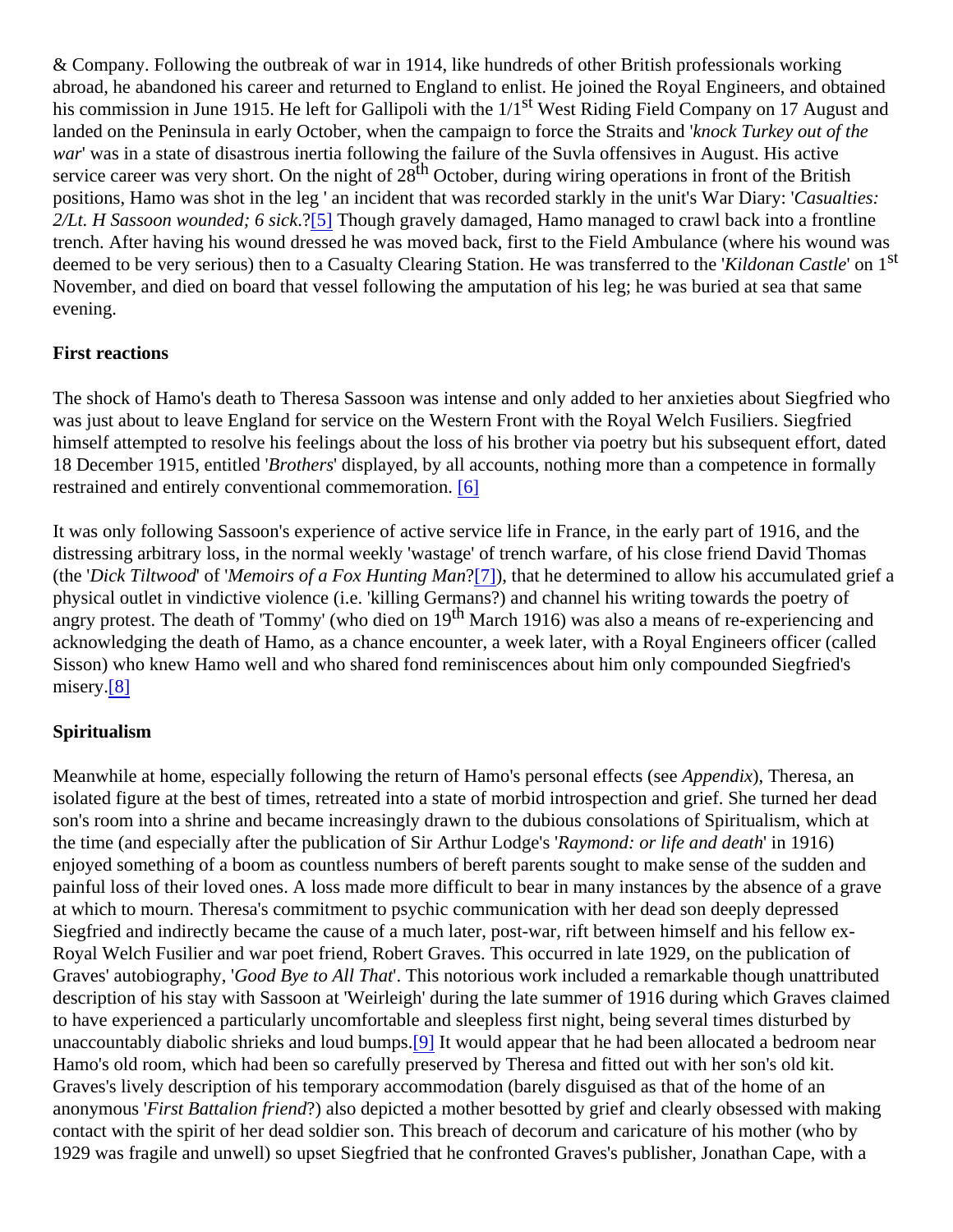<span id="page-2-0"></span>view to getting the offending passages removed; it also was the cause of a falling-out between Sassoon and Graves that lasted many years. By then of course Siegfried may have forgotten how personally distasteful he found his mother's wartime refuge in spiritualism; certainly his diary entry for 23 January 1917 pulled no punches, as he fixes upon on what he sees as a weakness among many women, including his mother, who to forget the horrors of war by 'clinging to the d[ead'.](#page-5-0)

Marlborough Collegeand John Bain

Hamo's loss was also felt and acknowledged outside the family ' notably by his old school, Marlborough College, of which he was one of 749 old boys and staff who were killed between 1914 and 1918. After the war a large sum of money was collected to build a Memorial Hall, while during its course a ritual was established to pay individual tributes to the school's war dead by publishing poems celebrating their character virtues and sacrifice. John Bain, former form master of the Army Class was the most prolific author of these. [\[14\]](#page-5-0) In the June 1917 edition d The Marlburian Bain included a poem in memory of Hamo Sass  $\delta\delta h$ .

Prior to its publication, Siegfried was sent a draft of Bain's tribute and a critical appraisal of the poem was included in his reply (dated 12 May 1917) which now forms part of the Sassoon papers in the IWM's Department of Document<sup>§6</sup>] It is in this letter, far more than in the conventional lines of his p**Bent**hers?, that Siegfried conveyed not only a deeply affectionate character study of his late brother but a far more accessible and humane sense of love and sorrow for the loss of a single life amidst the vast impersonal destructiveness of the Great War.

In his letter he acknowledges that the poem touched him deeply, and comments on how well it captures Ham essential nature. He suggests his brother would have liked the idea of being buried at sea, and offers a coupl suggestions for how the poem could be changed to reflect this.

John Bain absorbed these suggestions but the final lines of his poem were definitely his own:

O rest you well, young mountaineer, Tombed by the lonely, wine-dark sea!

Commemorations to Hamo crop up at odd times in Siegfried's continual prose re-workings of his own life; ver notably a reference to his brother's death comes, entirely out of context, in the first volume of his 'real' autobiography, The Old Centur (published 1938), when musing on a blissful Norfolk summer holiday in the 1890s, Sassoon ramblingly transports his readers into the future and allows himself an opportunity to express continuing anger for Hamo's untimely death (and all the injustices of the war) after chancing upon (in 1937) a memorial inscription on the lych-gate at Edingthorpe Church, commemorating a soldier 'who went down in the torpedoed Transport Royal Edward in the Aegean Sea, 0 and 1915.[7]. The lych-gate becomes for him yet another portal to the past and thoughts of Hamo being mortally wounded on Gallipoli, stirred by the coincidental reference to drowning in the Aegean, re-awaken all the old anger about the who made the Great War[?\[18\]](#page-5-0)

Resting places

Hamo Sassoon was lost in a campaign little regarded in this country and one seemingly doomed to failure. His quiet exit within the context of a classic military tragedy was in huge contrast to the dramatic upheavals marking the service life of Siegfried. Hamo's death, from which his mother never really recovered, at first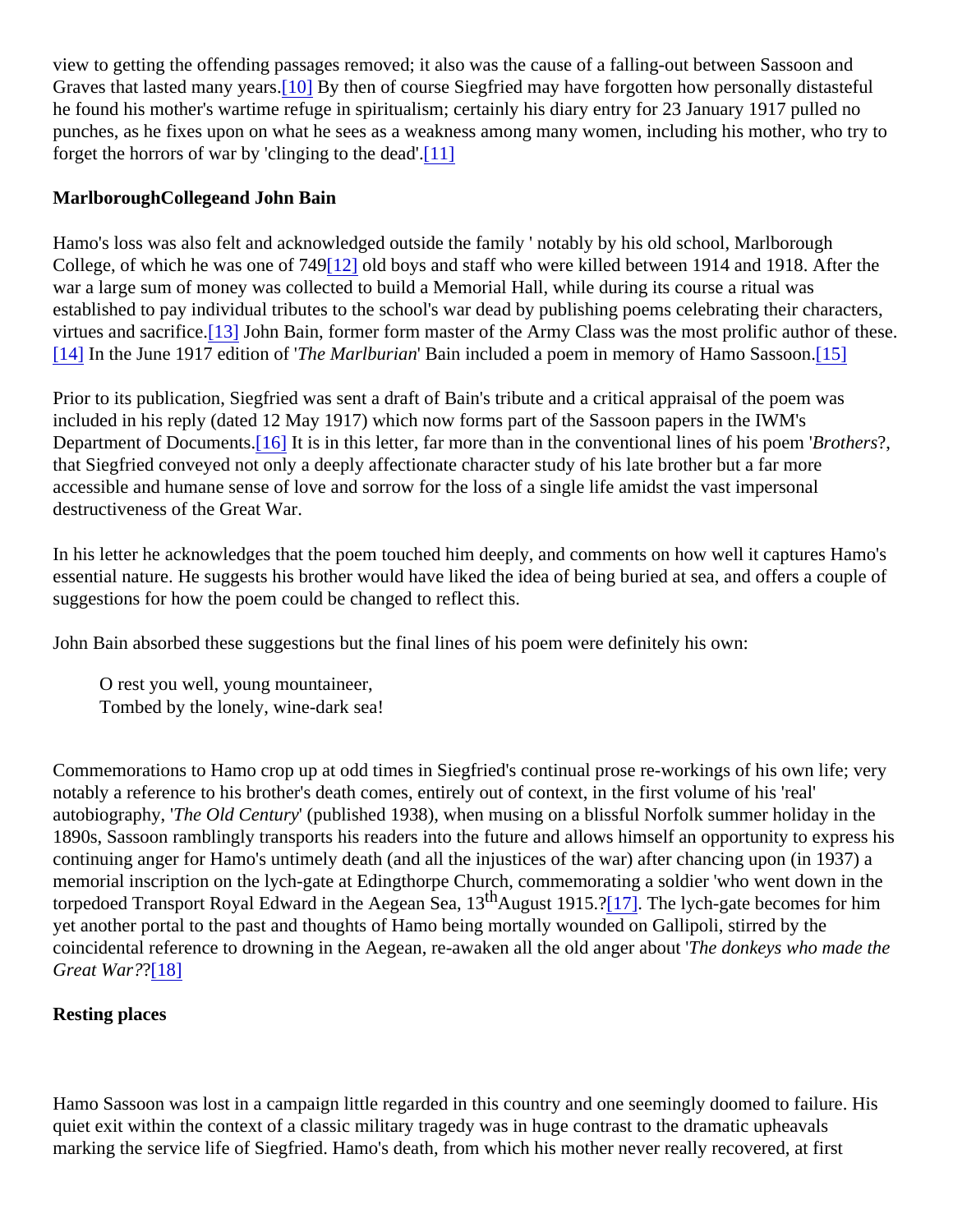<span id="page-3-0"></span>contributed to his brother's powerful urge for vengeful action, manifested in displays of foolhardy daring in the trenches, and fuelled the ironic protests of his intimidating verse. Their contrasting lives and war experiences are in a sense mirrored by the physical memorials commemorating their deaths. Siegfried, having trod a complex and often unhappy path to self-acceptance, spiritual recondition diversional peace, died, an aged and respected figure, on 1 September 1967. He lies buried, amidst the great and the good, in the quintessentially English churchyard at Mells in Somerset. Dying young, virtually unknown, and unobtrusively buried at sea, Hamo's name, together with those of over 21,000 other combatants with no known grave, is recorded simply on the elles Memorial to the Missing gaunt 30 metre-high obelisk, at the windblown southernmost tip of the far off Gallipoli peninsula.

#### ++++++++++++++++++++++

#### Postscript

July 2010 marked the dedication of the Spiritualists' first memorial to members that have served in the UK armed forces, which was unveiled at the National Memorial Arboretum, Alrewas, Staffordshire. Proposed and funded by the Spiritualists' National Union (SNU), it followed a number of unsuccessful attempts to have Spiritualists represented at the Cenotaph and Remembrance Day parade and the SNU's determination to cre lasting memorial to all Spiritualists who have [serv](#page-5-0)ed and continue to  $\sqrt{2\theta}$  ve.

#### APPENDIX

National Archives file FO 917/1767 includes a list of Hamo's personal effects 'as presented by the Committee Adjustment Malta, 10 November 1915'. The items (listed as articles 'of sentimental value' and presumably returned, with other items of kit, to his mother) were:

2 pipes; 1 safety razor in case; 2 pocket books; 1 leather case; 1 compass; 1 whistle; 2 leather straps; 2 stars; 3 RE buttons; 1 silver tobacco box; 1 purse containing 4d; 1 cheque book; 1 wrist watch.

#### SOURCES

Imperial War Museum, Department of Documents, catalogue number Documents.1610: letters from Siegfried Sassoon to John Bain, former master at Marlborough College, held by the IWM's,

National Archives document reference: WO 95/4309, War Diary of the 1/1 West Riding Field Company Royal Engineers (later became 455 Field Coy RE), 29th Division, Feb 1915 - Feb 1916

National Archives document reference WO 339/45966, Hamo Sassoon's service papers (includes copies of the 2011) telegrams sent to his mother

National Archives document reference FO 917/1767, re. the estate of Hamo Sassoon; includes list of personal effects.

The Marlburian, Vol LII, No.775, 21 June 1917, pp. 89-90

Goodbye to All ThatRobert Graves, Jonathan Cape, 1929, pp. 289-90

?Siegfried Sassoon Diaries 1915-1918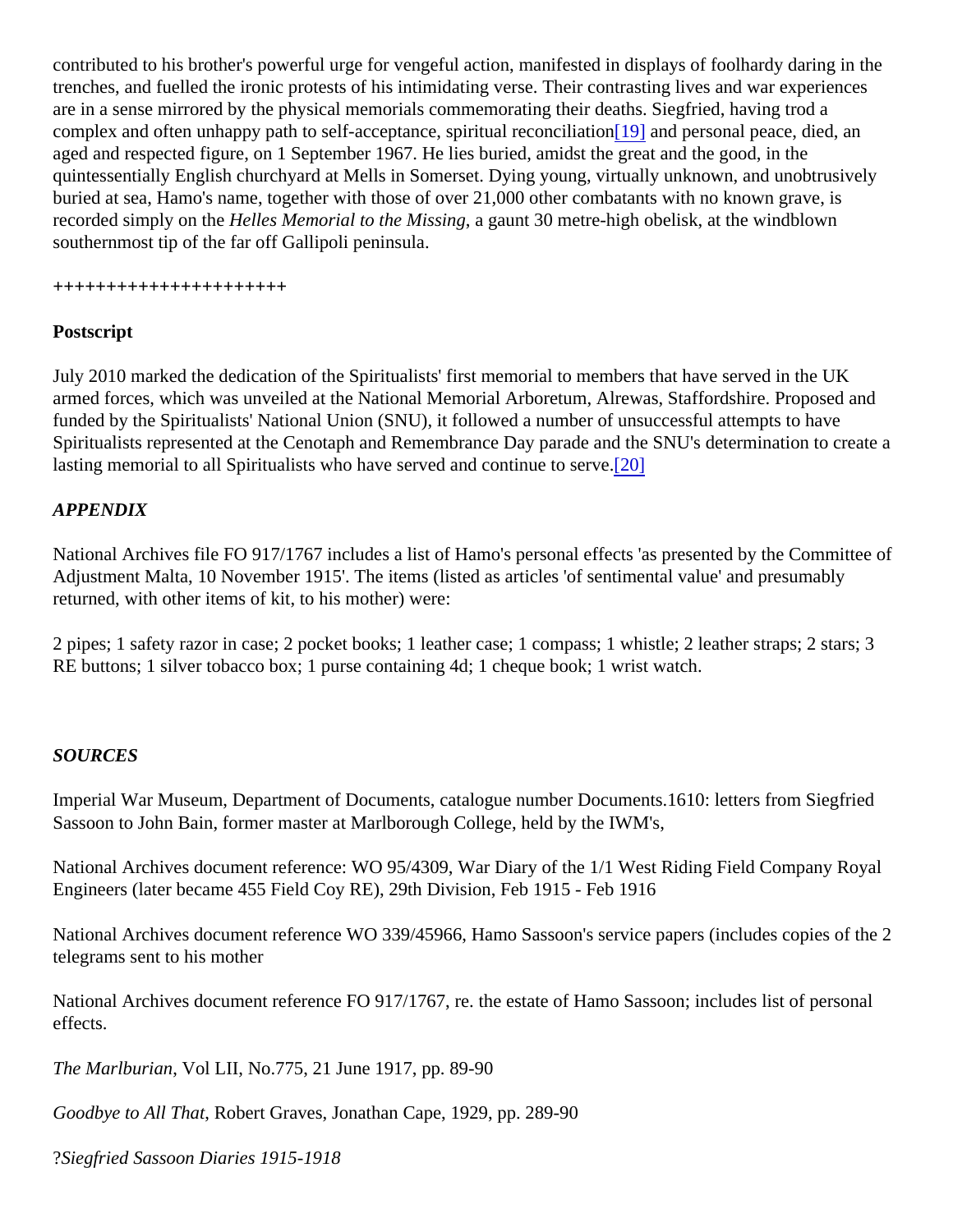<span id="page-4-0"></span>?, edited by Rupert Hart-Davis, Faber & Faber, 1983.

?The Sassoon's Stanley Jackson, Heinemann, London, 1968, pp. 133 and 160

?Siegfried Sassoon. The Making of a War Poet. A biography 1886-1944 Moorcroft Wilson, Duckworth & Co, 1998

The Great War and the Missing Muse. The Early Writings of Robert Graves and Siegfried Seastocknu Quinn, Susquehanna University Press, (Associated University Presses), 1994

?Siegfried Sassoon and the Art of Autobiographytesis submitted for the Degree of Bachelor of Letters in the University of Oxford by Hilary B Reid, 1970

? Siegfried Sassoon, John Stuart Roberts, Richard Cohen Books, London, 1999.

?The Old Century and Seven More Yeaßiegfried Sassoon, Faber & Faber, 1938, pp. 92-93; pp. 125-127; p. 252.

?Robert Graves ' His Life and Work Robert Seymour Smith, Paladin, 1982.

?Two Fusiliers: the First World War friendship of Robert Graves and Siegfried SassMentin Taylor (Imperial War Museum Review No7, c.1992)

?Siegfried Sassoon. The Making of a War Poet. (A Biography 1886-1914) Moorcroft Wilson, Duckworth, 1998

'Spiritualists commemorated'n 'The Legion Magazine', Royal British Legion, September 2010, p.14

#### FOOTNOTES

- [\[1\]](#page-0-0) 1<sup>st</sup> September 1967
- [\[2\]](#page-0-0) Copy held by the National Archives, under WO 339/45966

[\[3\]](#page-0-0) Copy held by the National Archives under WO 339/45966

[\[4\]](#page-0-0) Siegfried Sassoon. The Making of a War Poet. A Biography (1886-1918), Jean Moorcroft Wilson, Duckworth, 1998, p.38. The birth date, '4 August 1887' is also confirmed by the Marlborough College 'Roll of Honour'. The year of birth given for Hamo's entry in De Ruvigny's 'Roll of Honour' (Part 2, p.269) is '1888'.

[\[5\]](#page-1-0) WO 95/4309: War Diary of the 1/1 West Riding Field Company Royal Engineers, 29th Division, Feb 1915 Feb 1916; held by the National Archives

[\[6\]](#page-1-0) Published in the Saturday Review 26 Feb 1916; later re-tite thy Brother

[\[7\]](#page-1-0) Memoirs of a Fox Hunting Man, Siegfried Sassoon, Faber & Faber, 1929 illustrated edition, pp287-88

[\[8\]](#page-1-0) Siegfried Sassoon Diaries 1915-1918, edited by Rupert Hart-Davis, Faber & Faber, 1983, p46

[\[9\]](#page-1-0)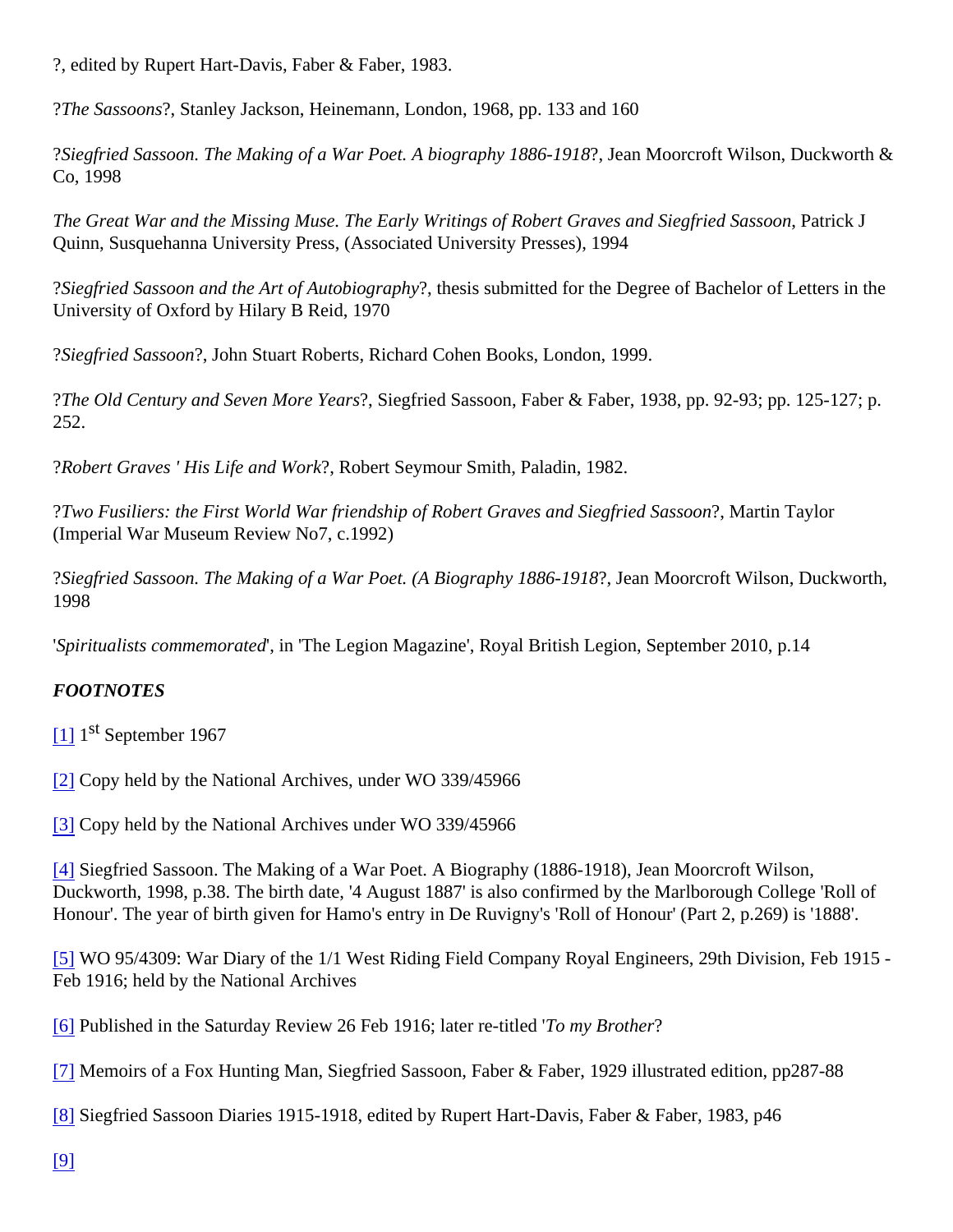<span id="page-5-0"></span>Goodbye to All That, Robert Graves, Jonathan Cape, 1929, pp. 289-90

[\[10\]](#page-2-0) The Great War and the Missing Muse?, Patrick J Quinn, Susquehanna University Press, 1994, pp 25-6

[\[11\]](#page-2-0) Siegfried Sassoon Diaries 1915-1918, op cit., p. 125 Digital imagt pat cudl.lib.cam.ac.uk/view/MS-[ADD-09852-00001-00008/6](http://cudl.lib.cam.ac.uk/view/MS-ADD-09852-00001-00008/66)6

[\[12\]](#page-2-0) http://archive.marlboroughcollege.org/

[\[13\]](#page-2-0) Letter to author from Dr T E Rogers, Archivist, Marlborough College, 23 January 2004. A particular debt of gratitude is owed to Dr Rogers for his generous assistance.

[\[14\]](#page-2-0) John Bain, scholar of Winchester and New College Oxford; taught at Marlborough from 1879-1913, with a short absence from 1883-6. He died in 1929. (Letter from Dr T E Rogers, ibid)

[\[15\]](#page-2-0) 'The Marlburian?, Vol LII, No. 775, 21 June 1917, pp. 89-90

[\[16\]](#page-2-0) Letters from SS to John Bain, former master at Marlborough College, held by the IWM's Department of Documents, Catalogue number: Documents.1610

[\[17\]](#page-2-0) The Old Century and seven more years?, Siegfried Sassoon, Faber and Faber, 1938, pp. 125-126

[\[18\]](#page-2-0) Ibid, p.127

[\[19\]](#page-3-0) He was received into the Catholic Church at Downside Abbey on 14 August 1957

[\[20\]](#page-3-0) 'The Legion?, journal of the Royal British Legion, September 2010, p.14

Licensed as Creative Commons CC-BY-NC-SA

[Original version](http://ww1centenary.oucs.ox.ac.uk/?p=4053?utm_source=blogpost&utm_medium=pdf&utm_campaign=download)

## Spiritualism in Australia and the Great War

by Peter Stanley

#### 2014-08-04 09:53:53

I was interested to read Suzanne Grogan's post about the largely unacknowledged, and certainly incompletel explored question of spiritualism in the Great War. As in so many aspects of the war, Robert Gondby's to All That alerted me forty-odd years ago to bereaved parents' recourse to spiritualism. After he had been wounded on the Somme in 1916 he stayed with a family in Kent, a son of which had been killed on Gallipoli. Graves left early, disturbed by rapping noises and shrieks in the night, and encountering the mother fully dressed in the small hours, presumably communing with her son in his room which she had preserved exactly he had left it. 'There were thousands of mothers like her?, he recalled, 'getting in touch with their dead sons b various spiritualistic means'.

In Australia a great deal of attention has been paid by historians to the effects of the war on the bereaved 'wo of compassion and insight, such as Joy Damousies Labour of Los Stephen Garton The Cost of Waror Bart Ziino's A Distant Grie[f](#page-4-0)<sup>[2]</sup> Despite the popular engagement with the history of the Great War in Australia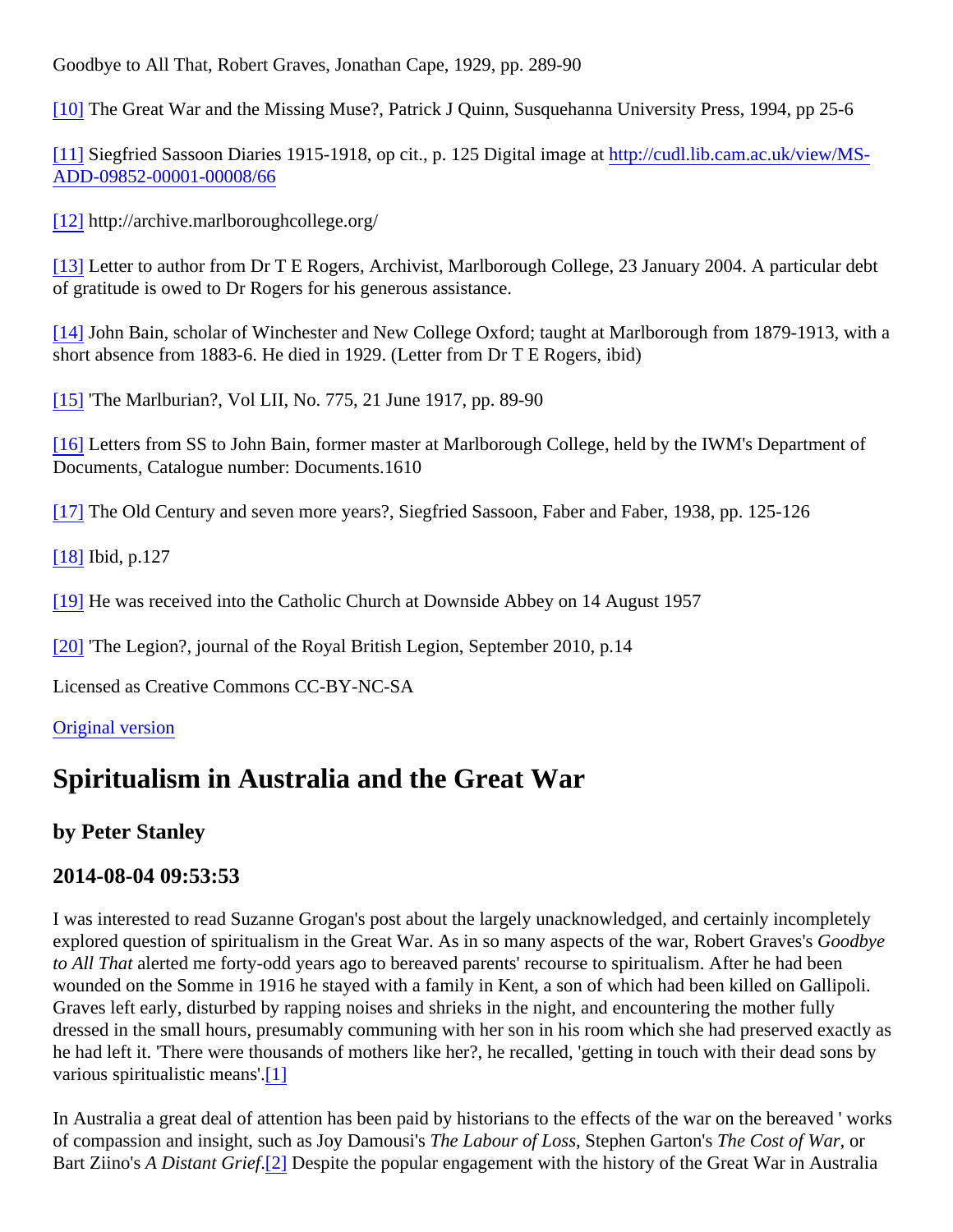(and with its mythology and emotion), little interest seems to have been taken in the response of spiritualism.

Australian historians, even the best of those exploring the impact of mass death, have directed little attention spiritualism. Joy Damousi tells an affecting story of a mother communing with her dead son ' but in 1944. Stephen Garton describes a sance held in Melbourne in 1920. Bart Ziino wrote insightfully of the importance of 'phantoms' in coming to terms with the cost of war ' but largely in terms of Will Longstaff's painting ening Gate at Midnight (enormously popular in cheap reproductions) rather than individually, through, say, sances.

Writing the 'social history' chapters of a volume dealing with the Australian experience of the Great War at home, I was struck anew by the surprising dearth of reference to spiritual responses to bereavement, and included in my section on 'death and grief' a paragraph discussing spiritualism in Australia:

Throughout the war the two dozen lodges of the Theosophical Society, the formal wing of the spiritualist movement, grew, with an eight-storey headquarters in Sydney and substantial buildings in most states. Mainly middle-class, its members included bereaved parents anxious to contact dead soldier sons, or at least to be comforted that they lived on in other realms. Theosophists had reacted optimistically to its outbreak, believing that mass death in a 'noble cause created a bank of souls ready to reincarnate for higher evolutionary purpos [\[3\]](#page-4-0) Bereaved more interested in solace than higher evolutionary purposes turned to clairvoyance, which underwent a minor resurgence as women especially sought comfort. With so many men in peril, from the moment their transports left harbour, not surprisingly many civilians resorted to superstition. Fortune-tellers and clairvoyants became popular, often prosecuted by state police forces that regarded them as cheats rathe than as bearers of consolation, a phenomenon awaiting investigation. Fortune-telling was illegal in some state ' in Victoria attracting relatively light fines; presumably no deterrent to amateurs filling a need for reassurance. Norman Lindsay recalled the 'universal sense of shocked insecurity ' which sent nearly everybody into the ba parlour limbo of Spiritualism<sup>'</sup>.[1] Hardly 'nearly everybody?, but certainly Lindsay. Though her husband had decried C.J. Dennis's verse as 'maudlin rubbish [as] a consolation for their dead?, Rose Lindsay described Norman's distress when he learned of the death of his brother Reg, killed during the Somme winter. Norman acquired a Ouija board and with it tried to communicate with Reg (and, being Norman, also with Shakespeare and the god Apollo).

(To explain 'local' references in a paragraph in a volume pressed for words: C.J. Dennis was the popular poet whose books, especial Songs of a Sentimental Bloaned The Moods of Ginger Mick became massive publishing successes (and is discussed elsewhere in the volume). Norman Lindsay was a Sydney cartoonist artist whose self-conscious libertarian bohemianism co-existed with his creation of some of the most vicious anti-German propaganda of Australia's war. Gunner Reg Lindsay was killed on the Somme on 31 December 1917.)

Why is it that historians have generally neglected the spiritualist response to bereavement in the Great War' How common was it' Did the bereaved find fortune-tellers, clairvoyants or mediums already practising, or did they emerge to meet the demand, as it were' Who sought out spiritualist routes to contact the dead ' working class or middle class; men or women' How did laws governing fortune-telling affect the way it was used, or the way it was reported' We hardly have answers to these questions.

But we might; thanks to the availability of digitised Australian newspapers of the Great War period through the National Library of Australia's astonishing Trove data bate (/trove.nla.gov.au/newspaper?q=%20 enables us to trace references to 'clairvoyants?, fortune-tellers?, 'spiritualists?, 'sances' and (with more difficu 'mediums' for hundreds of metropolitan and local newspapers throughout the period ' and to compare reports and references before, during and after the war. This new tool should by itself re-invigorate the investigation o this response to the Great War.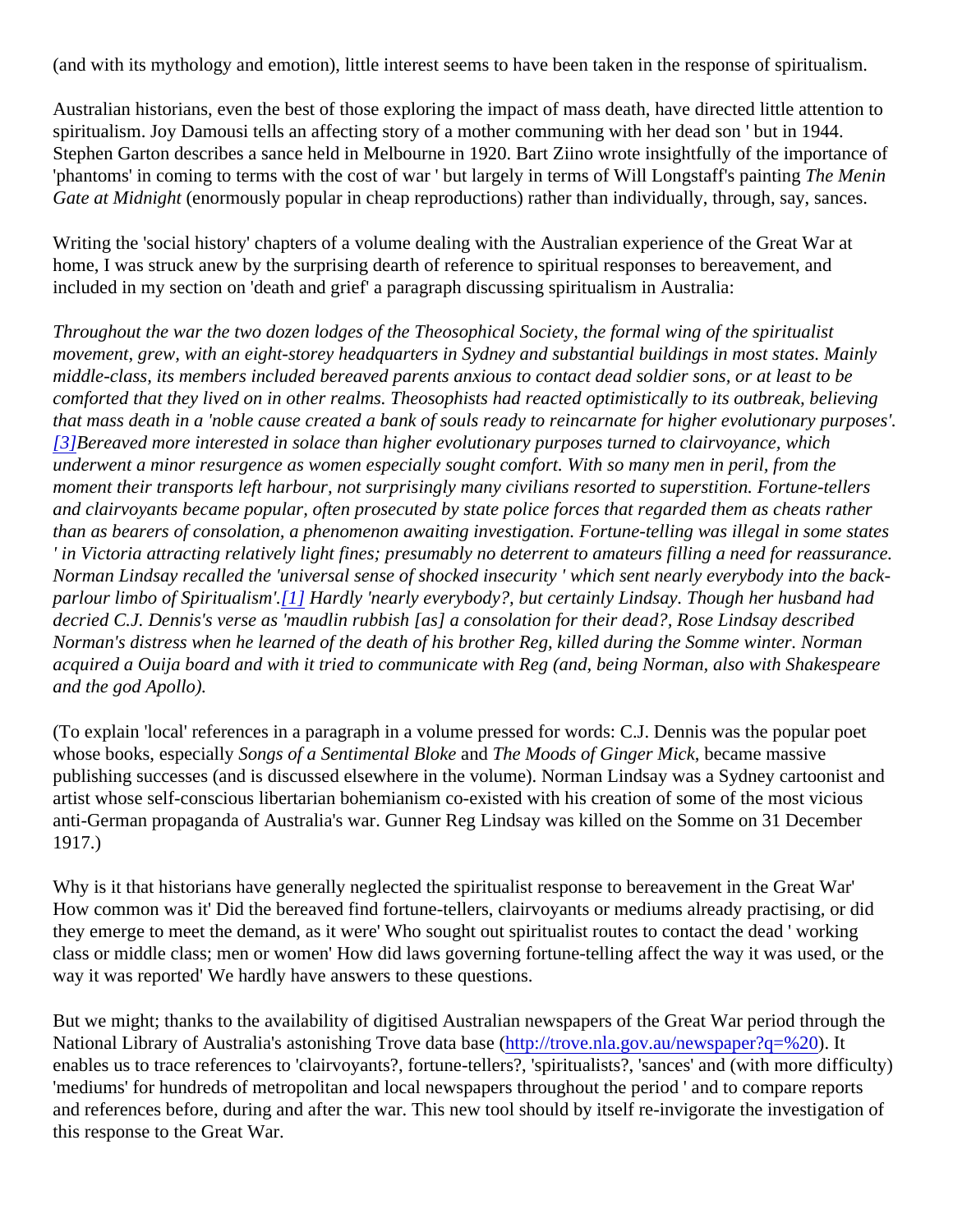I?m hoping that someone in Australia might take up this question. It's worthy of everything from an honours thesis (looking at spiritualism in one state, perhaps) to an MA or even a PhD. I think (if the evidence sustains there could be a book in this.

[\[1\]](#page-0-0) Norman Lindsay, My Mask: For what little I know of the man behind Athque & Robertson, Sydney, 1973, p. 196

[\[1\]](#page-0-0) Robert GravesGoodbye to All That Penguin Books, Harmondsworth, 1960, p. 192

[\[2\]](#page-0-0) Joy Damousi, The Labour of Loss: Mourning, Memory and Wartime Bereavement in Austral (all P, Melbourne, 1999; Stephen Garton, The Cost of War: Australians ReturrOUP, Melbourne, 1996; Tanja Luckins, The Gates of Memory: Australian People's Experiences and Memories of Loss and the Great Wartin University Press, Perth, 2004; Bart Ziino, A Distant Grief: Australians, War Graves and the Great War WA Press, Perth, 2007

[\[3\]](#page-0-0) Jill Roe, Beyond Belief: Theosophy in Australia 1879-1,939 SW Press, Sydney, 1986, p. 225

Licensed as Creative Commons CC-BY-NC-SA

[Original version](http://ww1centenary.oucs.ox.ac.uk/?p=3319?utm_source=blogpost&utm_medium=pdf&utm_campaign=download)

'A solace to a tortured world…' - The Growing Interest in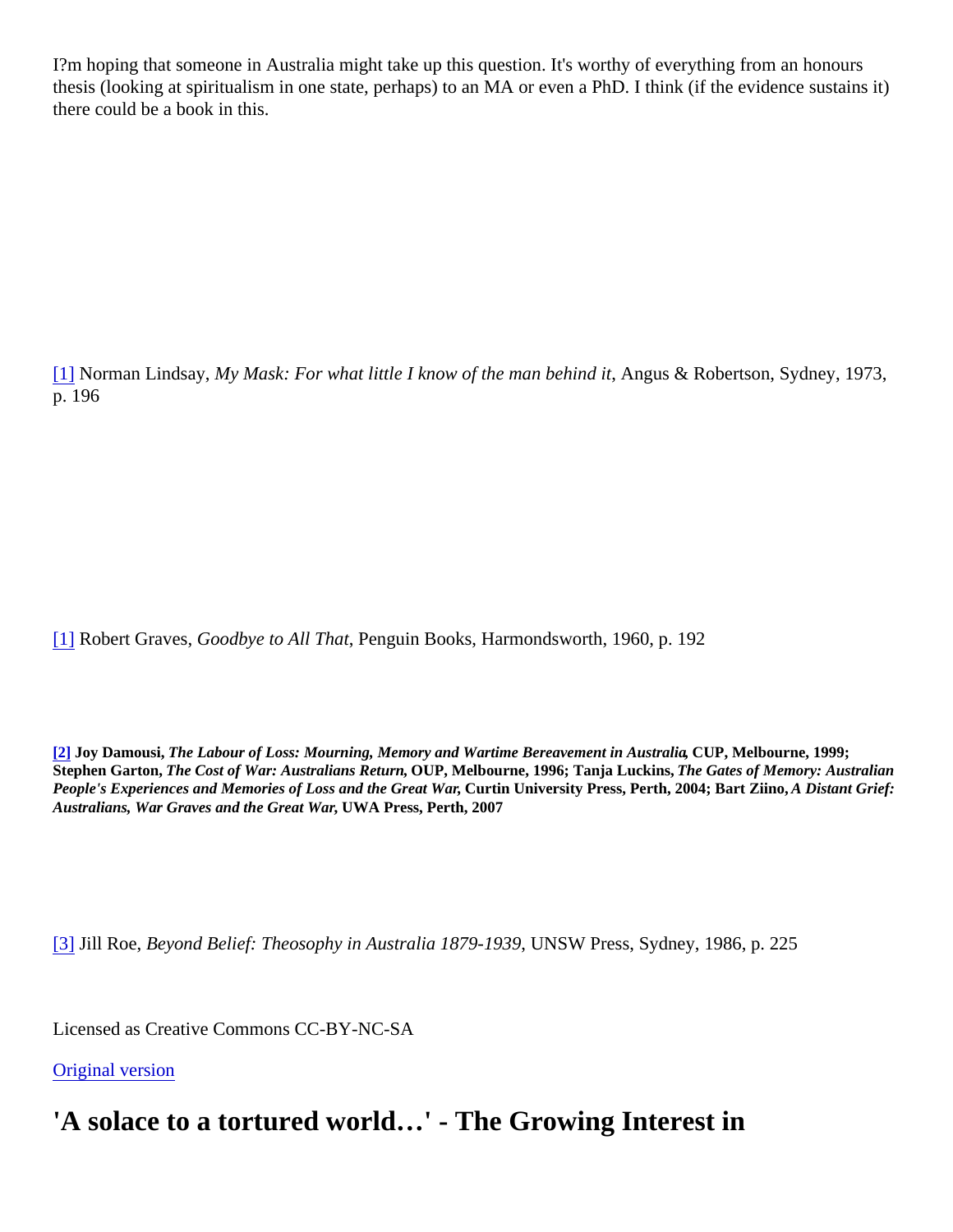# Spiritualism during and after WW1

### by Suzie Grogan

### 2014-07-17 11:00:15

In the 21st century, how many of us believe in ghosts' Is commune with the dead now confined to the pages of teenage fiction and mass market horror' Or could we, as a society, once more turn to spiritualism in our hundreds of thousands as our grand and great grandparents did during and after the Great War?

I have recently been researching the rise of spiritualism from 1914 until the 1930s, from a resurgence to a decline from which it has not recovered. The work of Jenny Hazelgrone intualism and British Society [Between the Wa](http://books.google.co.uk/books/about/Spiritualism_and_British_Society_Between.html?id=9cBKC5KZpoUC)ra 2000 and Professor Jay Winter Sites of Memory, Sites of Mourn [\(](http://books.google.co.uk/books/about/Spiritualism_and_British_Society_Between.html?id=9cBKC5KZpoUC)2014), have informed my work on the emotional impact of the war on society as a whole, as I make the argument for a 'Shell Shock Britain'. Why did so many rational men and women, in secular and religious communities, place their faith in the spiritualist church' How did individual mediums convince them of the possibility of opening a channel of communication with loved ones lost in the trenches, air or seas of the conflict?

By the end of that war, few families had escaped the experience of loss. If one's own family had come home safely, a friend or family member would have suffered bereavement. A small community may have lost the majority of its young, male residents and the grieving process was a national experience, so widely felt that spiritualism found a large and ready audience. Professor Winter has said it 'provided a means through which dead led the way'. They helped both to lift the burden of grief borne by their families and to spread the 'truth' of spirit communication'.

'Celebrity' endorsements, then as now, increased spiritualism's popularity. Believers such as Sir Arthur Conan Doyle and Sir Oliver Lodge, although not necessarily in agreement with each other (Doyle took an emotional stance, Lodge a more rational view) saw spirit communication as akin to new work on electricity and radio waves. Both men had lost loved ones to the war. Lodge wrote a book based on his communication with his son, Raymond, who was killed at Ypres in 1915. In it he described 'Summerland' where Raymond now resided, enjoying a life without the cares those on earth experienced. 100 years on, we can look at it as a cultural response to mass bereavement, but even in  $\theta$  is extitury there is still a yearning to believe there is a life beyond death.

Many, including those in the Catholic and Anglican churches, were wholly against the new 'craze?, described vividly by an anonymous letter writer, who had seen military service, to Dourier in 1919:

?Mothers and friends of fallen soldiers resorting to table-rapping, creakings, automatic writing through the medium of the planchette, Ouija, heliograph etc. in the hope of once more communicating with their loved ones'.?

The author of the letter accused mediums of being aggressive 'quacks' that preyed on the delusional and were mouthpieces of the devil himself. Warming to his subject, his rant led to a significant error ' he maintained that soldiers did not turn to spiritualism, when as Professor Jay Winter points out, the memoirs and letters of servi personnel were abound with images and legends of a spiritualist nature.

Critics called this belief in a glorious afterlife a 'menace' and suggested those who believed were 'gullible  $im$ beciles' to fall for the 'roguery' of spiritualists. As the corresponder the Courier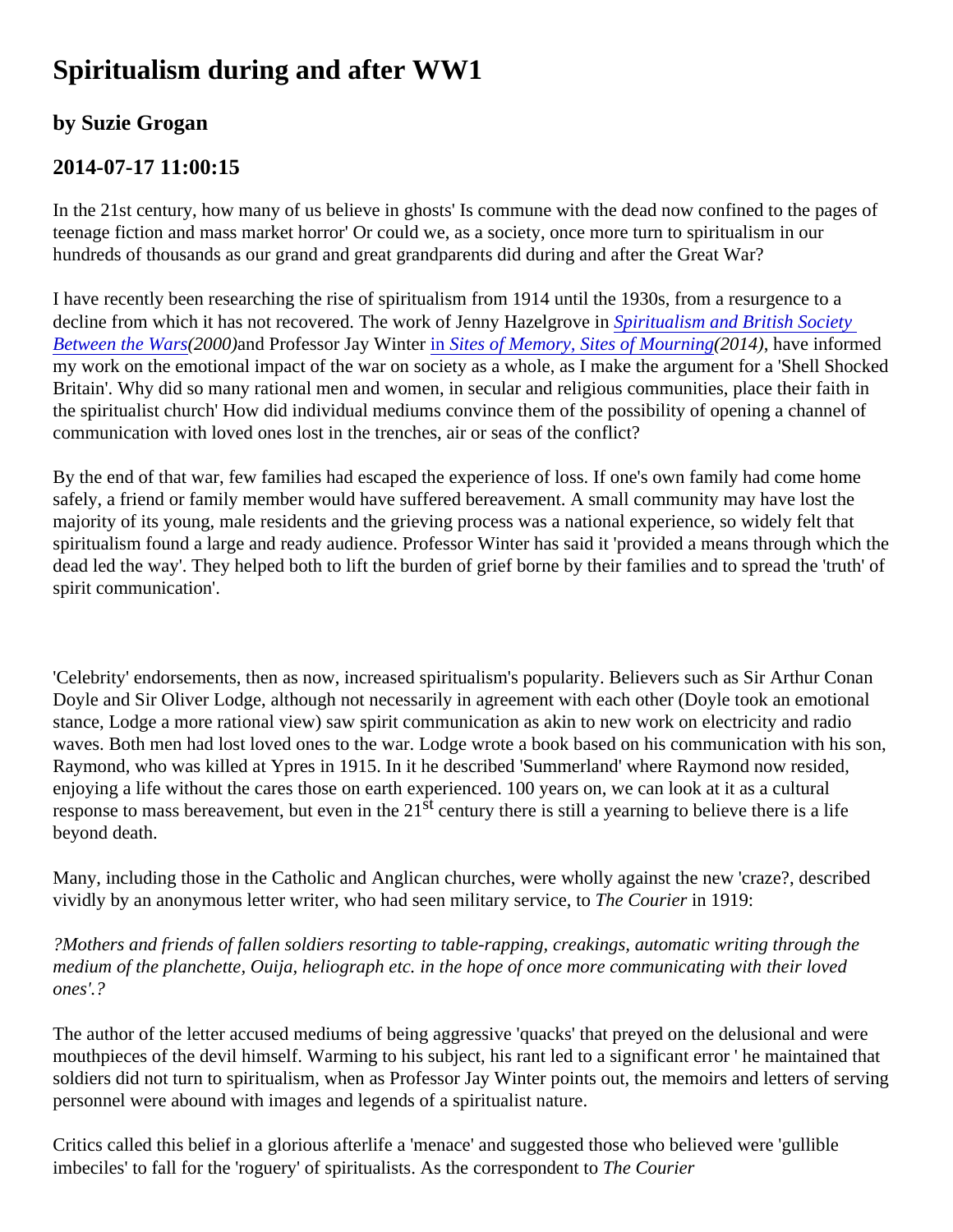went on:

?There are many unfortunate beings today in our lunatic asylums driven mad by demoniacal possession. The are also directly responsible for many suicides??In females it often results in hysterics, chronic insomnia &c.'

A doctor, writing to The Western Daily Press 1912, replied to Sir Arthur Conan Doyle's assertion that no harm could come to anyone involved in spiritualist practices. On the contrary, he said, it was clear that there were 'fear-fascinated neurotics' for whom the sance was very dangerous, and that the same people would inevitably be drawn to self-introspection and psychoanalysis, of which he had a similarly low opinion.

The response to the rise of spiritualism at this time was often couched in misogynistic terms. Mediums were usually female, finding what they considered to be a positive role that brought them to prominence in a societ still restricting and marginalising the work thought appropriate for a respectable woman to do. In fact, from spiritualism's Victorian heyday onwards, some 'sensitive' women were exploited by men who took them round wealthy parlours almost as a freak show.

The rise of spiritualism and its links to issues of gender, the role of religion and the need for certainty and succour is fascinating, and not often discussed. It would be an interesting topic for further research.

Licensed as Creative Commons CC-BY-NC-SA

[Original version](http://ww1centenary.oucs.ox.ac.uk/?p=3300?utm_source=blogpost&utm_medium=pdf&utm_campaign=download)

### Wartime Art and Grief

by Claudia Siebrecht

2014-01-06 17:25:23

In this podcast Dr Claudia Siebrecht, Lecturer in Modern European History at the

University of Sussex, discusses German women and the aesthetics of loss portrayed through art during the F World War.

Watch and download the podcast atp://podcasts.ox.ac.uk/http://podcasts.ox.ac.uk/wartime-art-and-grief